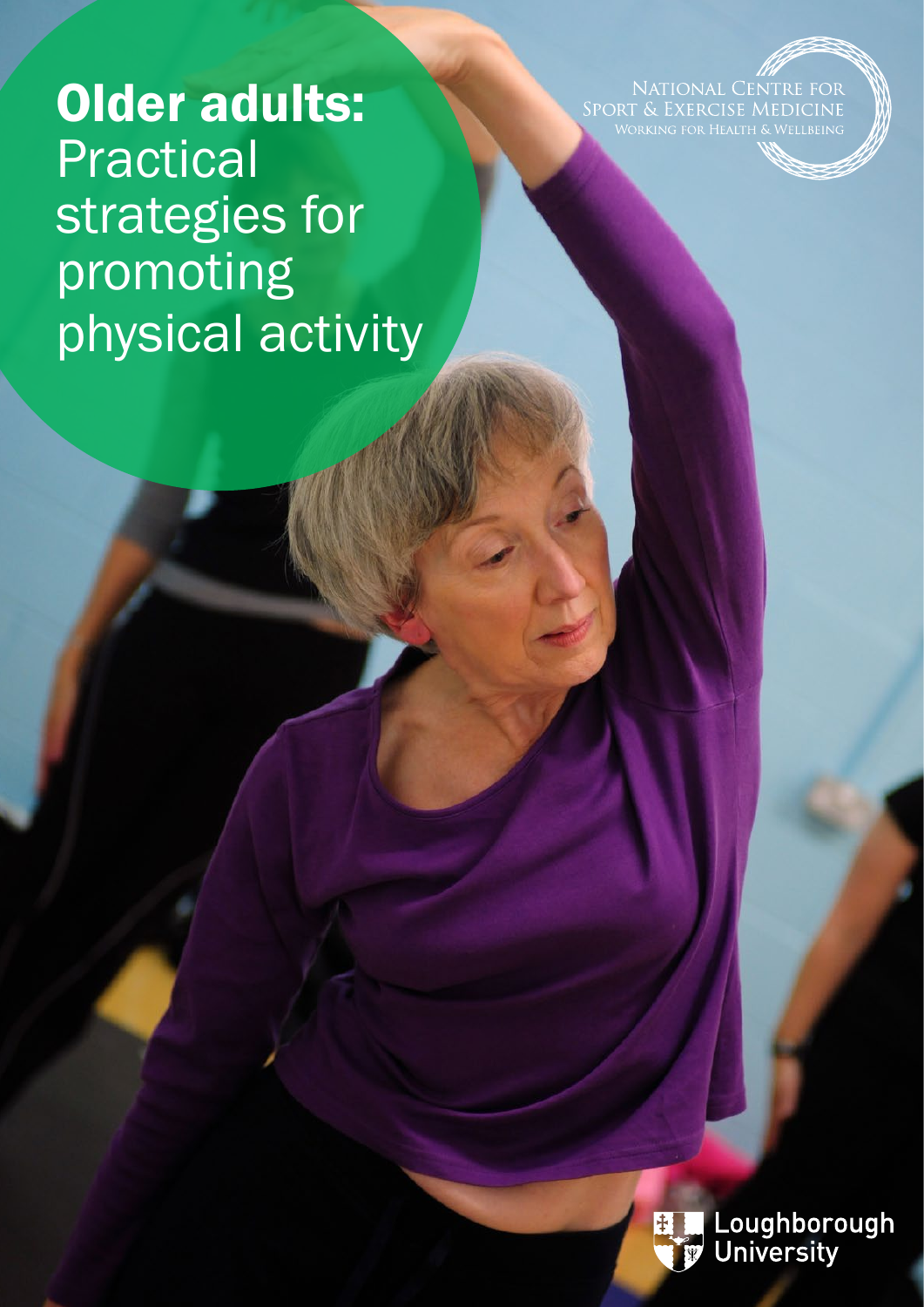## Introduction

The benefits of physical activity for health and wellbeing across the lifespan have been well reported. Despite this, levels of participation in physical activity remain low across many age groups, and strategies are needed to increase activity levels across the population. Identifying and using strategies that are both effective and cost-effective is important to ensure efficient use of available resources and funding. This briefing brings together the available research evidence as well as practical strategies to outline recommended approaches and actions for effectively promoting physical activity to older adults (aged 65 and older) who are either active already or in transition.

Worldwide, the number of older adults in the population aged 65 and older is growing rapidly. More specifically, in the UK those aged 85 years and older are the fastest growing age group in the entire population. Growing evidence suggests physical activity plays an integral part in preventing diseases and conditions which are the primary cause of loss of independence in later life. Physical activity in later life can help maintain mobility, prevent falls and enhance mental wellbeing and cognitive functioning. This increase in population longevity and the desire to help older adults maintain an independent lifestyle has brought about a growing awareness of the physical activity needs of older adults.

A substantial amount of research has been conducted in relation to promoting physical activity in older adults however further work is still needed to identify the most effective components of physical activity initiatives in this age group. Despite this, research has identified a number of common features found in successful physical activity interventions aimed at older adults.

Key recommendations and practical strategies for how best to incorporate the current evidence around physical activity promotion in older adults are listed below. They focus on older adults who are still independently living in the community, ie, the actives or those in transition. In order to translate research evidence into practice and develop these recommendations and practical strategies we have taken into consideration the current available evidence and identified

components of interventions which are often repeated in successful research projects as well as using experience from practice. The recommendations are provided in three sections.

Section 1 - Planning and developing physical activity initiatives

Section 2 - Working with the individual

Section 3 - Working in partnership with others

At the end of the document there is also a summary of the NICE (National Institute for Health and Care Excellence) public health guidance on behaviour change (PH6). This more general guidance is important to bear in mind alongside the population specific information in sections 1-3 when formulating physical activity initiatives.

#### Key term – the actives

Is used to describe those older adults who are identified as already active, either through daily walking, an active job and/ or who are engaging in regular recreational or sporting activity. This group may benefit from general increases in activity or a specific activity to improve particular aspects of fitness or function as well as sustaining their current activity levels.

#### Key term – older adults in transition

Those whose function is declining due to low levels of activity and too much sedentary time, who may have lost muscle strength and/or are overweight, but otherwise remain reasonably healthy. National data indicate that this makes up the larger proportion of older adults and that they have a great deal to gain in terms of reversing loss of function and preventing disease. This group is described as in transition as they may be moving from good health to poor health, from being fit to being unfit and from independence to dependence.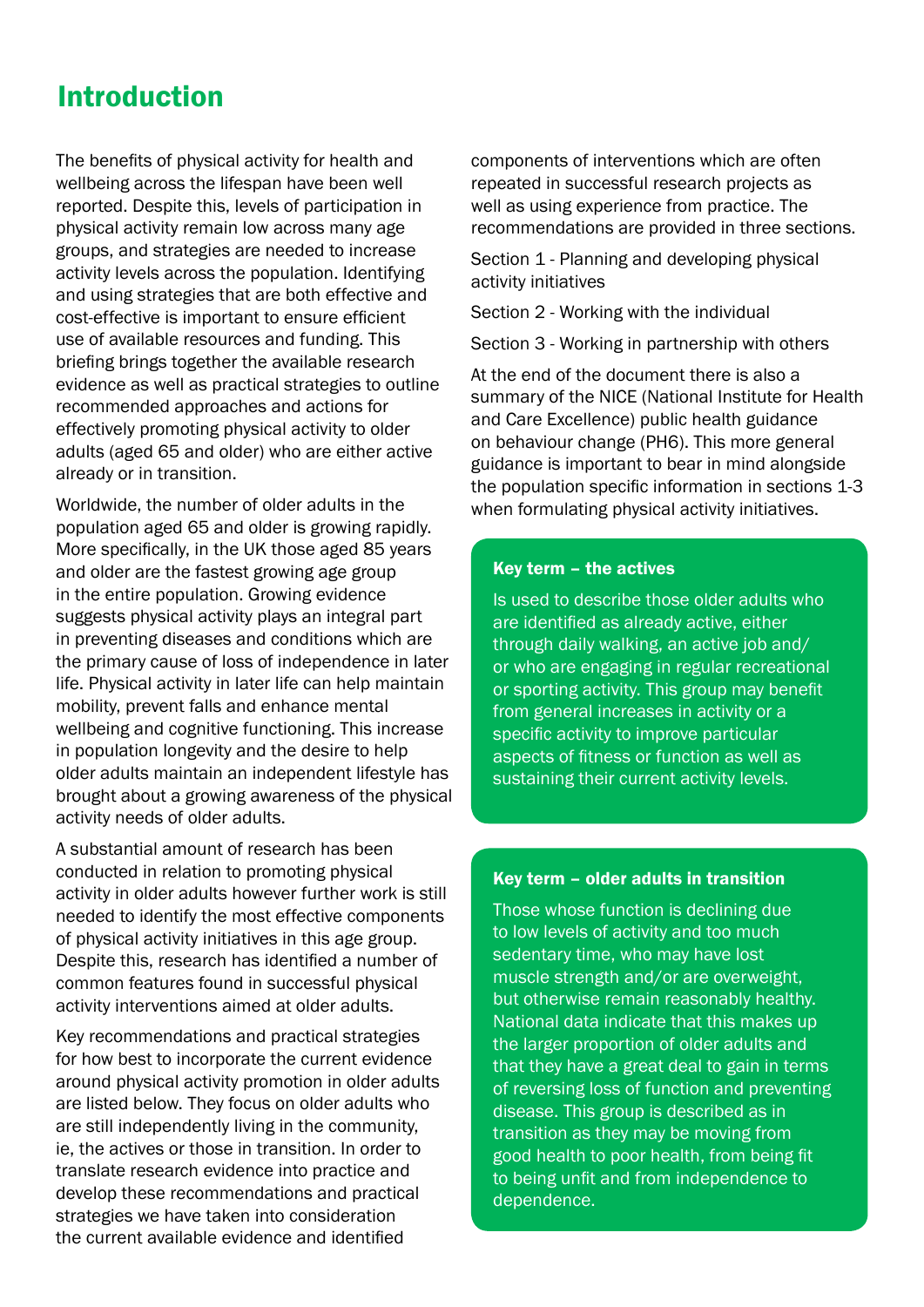# Section 1 – Planning and developing physical activity initiatives

This section outlines our evidence-based recommendations for actions that should be taken or components that should be put into place when planning and developing physical activity initiatives for older adults. It is important to keep in mind the specific and changing needs pertaining specifically to this population which may include anything from the changing flexibility of their lifestyle with retirement or a medical diagnosis which leads to changes in their activity capabilities.

Each evidence-based recommendation (highlighted below) is underpinned by research findings and is followed by practical strategies to support implementation.

## Create initiatives that have a solitary focus on changing physical activity levels instead of trying to incorporate multiple health initiatives

Initiatives that only target changes in activity levels have reported larger effects on behaviour change than those addressing several health behaviours.

There is limited evidence to suggest it is necessary to combine physical activity sessions with other non-physical initiatives as seen in some falls prevention initiatives, eg, home hazard assessment and modifications to improve the effects of the initiative.

#### **Strategies**

• Create initiatives which focus solely on changing levels of physical activity.

## Ensure older adults are offered a choice of groupbased activities and are provided with instructions for activities they can do in their own time

Older adults who sample a number of different physical activity options may be more likely to remain active than those who don't.

Physical activity programmes that have had a positive impact on social participation and/or mental wellbeing have been more successful when run as a group or centre instead of the home. More specifically, initiatives with a social component are associated with increased physical activity levels in older women.

While centre-based, instructor-led classes tend to lead to short term increases in physical activity levels, long term adherence is higher in homebased programmes. Furthermore, two thirds of older adults have indicated they would prefer to exercise by themselves with some instruction rather than exercising in a group.

'Mediated instructions', eg, print, telephone or computerised information, have successfully been used to increase physical activity levels in community dwelling older adults.

- Encourage older adults to try a variety of activities in both group and individual settings.
- Provide older adults with the opportunity to attend group physical activity classes.
- Provide older adults with simple ideas for how they can continue class activities in their own time at home.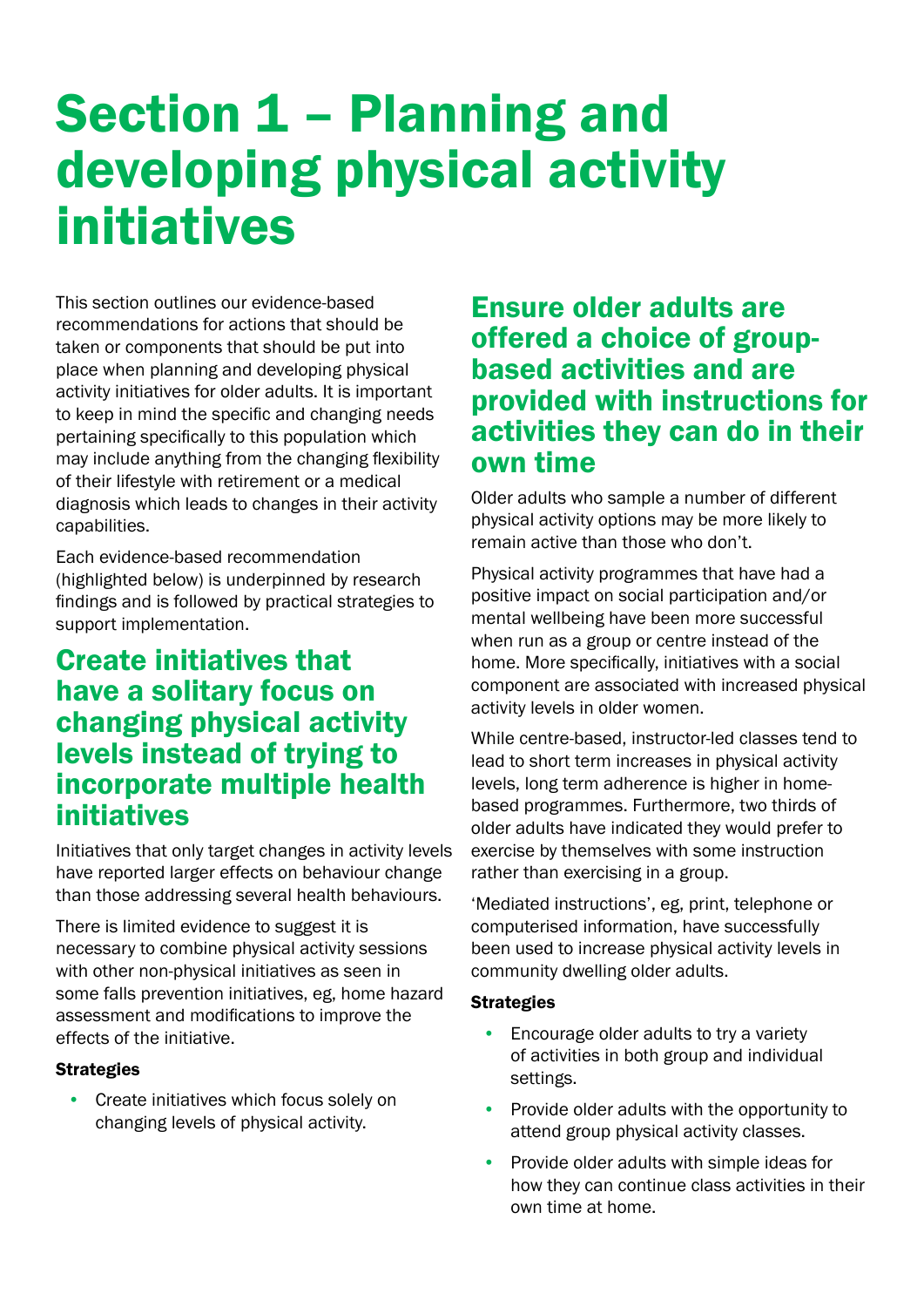Use mediated instructions, such as telephone calls, print or electronic information, to provide older adults with home-based instruction.

## Incorporate elements of behaviour change into the initiative

General health education alone does not appear to increase physical activity levels in older adults.

Programmes including components of behaviour change, such as self-monitoring, goal setting, selfreinforcement and corrective feedback based on a participant's progress have been effective at increasing physical activity levels in older adults. Moreover, of the behaviour change techniques self-monitoring has been shown to produce the most consistent results for increasing physical activity levels in older adults.

#### **Strategies**

- Provide older adults with a method of selfmonitoring, such as a log book or diary where older adults can track the details of their physical activity.
- Use general health education in combination with another form of behaviour change, such as goal setting or corrective feedback.
- Work with the individual to set a personalised physical activity goal(s) over time.

# Ensure opportunities are available which encourage older adults to sustain the increase in their in physical activity levels

Physical activity needs to be maintained for the benefits to continue. For example, a four year followup study looking at mental wellbeing demonstrated that participants who continued to be physically activity had had greater satisfaction with life compared with those who did not maintain the behaviour change.

- Consult with individuals throughout the initiative to determine elements which are critical for promoting continued adherence, for example on-going cost to the participant, time commitment, enjoyment of activities.
- Encourage older adults to sustain their increased physical activity levels for as long as possible as continued activity is necessary to maintain the benefits.

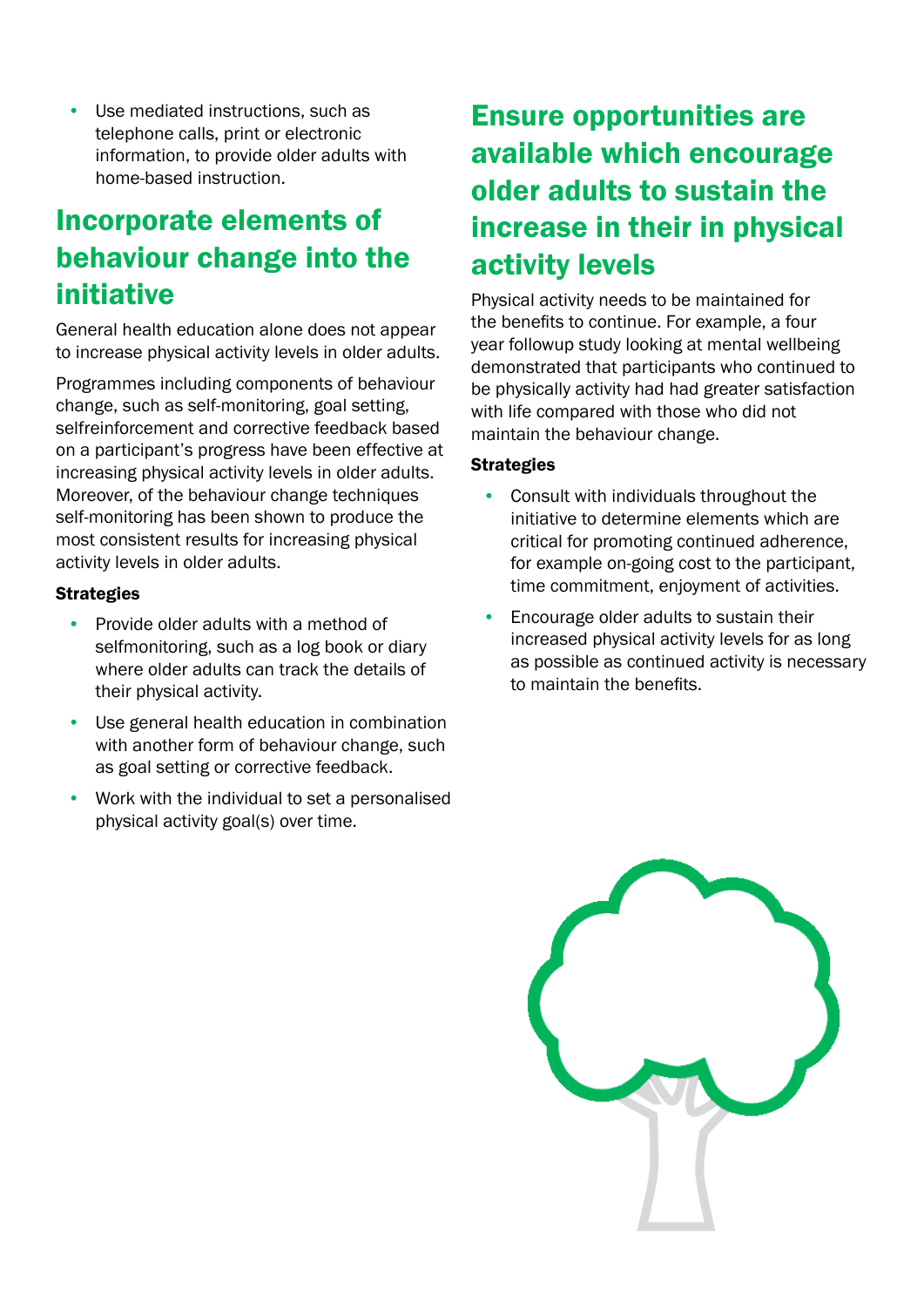# Ensure activity leaders have sufficient activity qualifications and experience working with an older population

Overwhelming evidence demonstrates that specialist and qualified exercise instructors are most effective for delivering physical activity programmes when working with older adults. For example, efforts to increase physical activity through a social initiative were most successful when the interventions were led by a physiotherapist or specialist member of staff.

Research interventions focusing on increasing levels of physical function, decreasing falls and increasing mobility have most frequently used qualified or specialist instructors. While often they are more successful than those which do not use specialist instructor, this is not true in all cases and employing such qualified individuals may often be outside the budget of the physical activity initiative.

Research on walking interventions has demonstrated that there is no difference in effect on physical activity levels in activities which are delivered by a member of the public trained as a volunteer walk leader and interventions which use professionals, eg, a trained member of staff, to lead the walking sessions.

- Ensure instructors hold a physical activity qualification relevant to the activity they are leading, such as a walking leader or dance instructor qualification.
- Provide opportunities for activity leaders to gain specialist qualifications where possible.

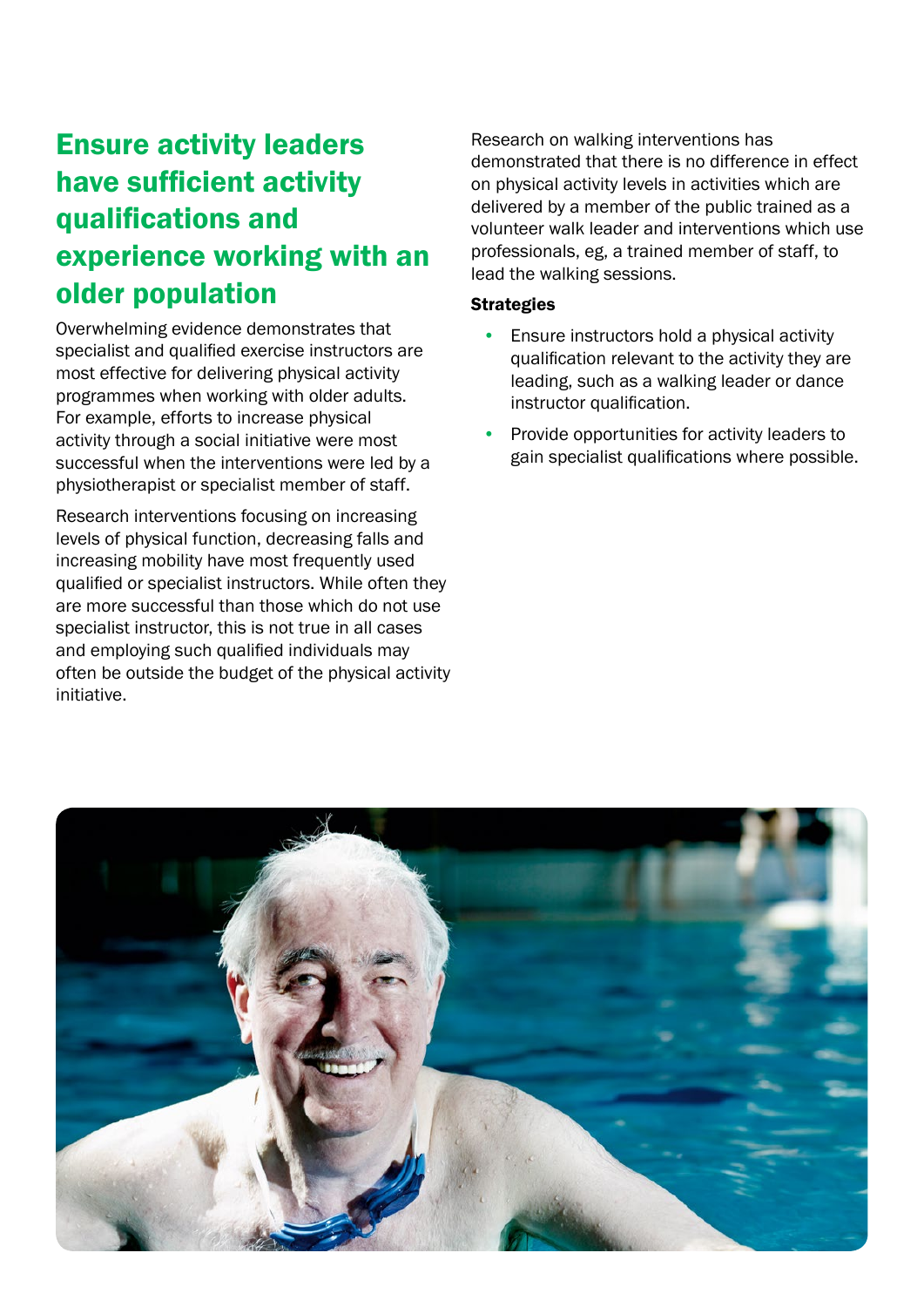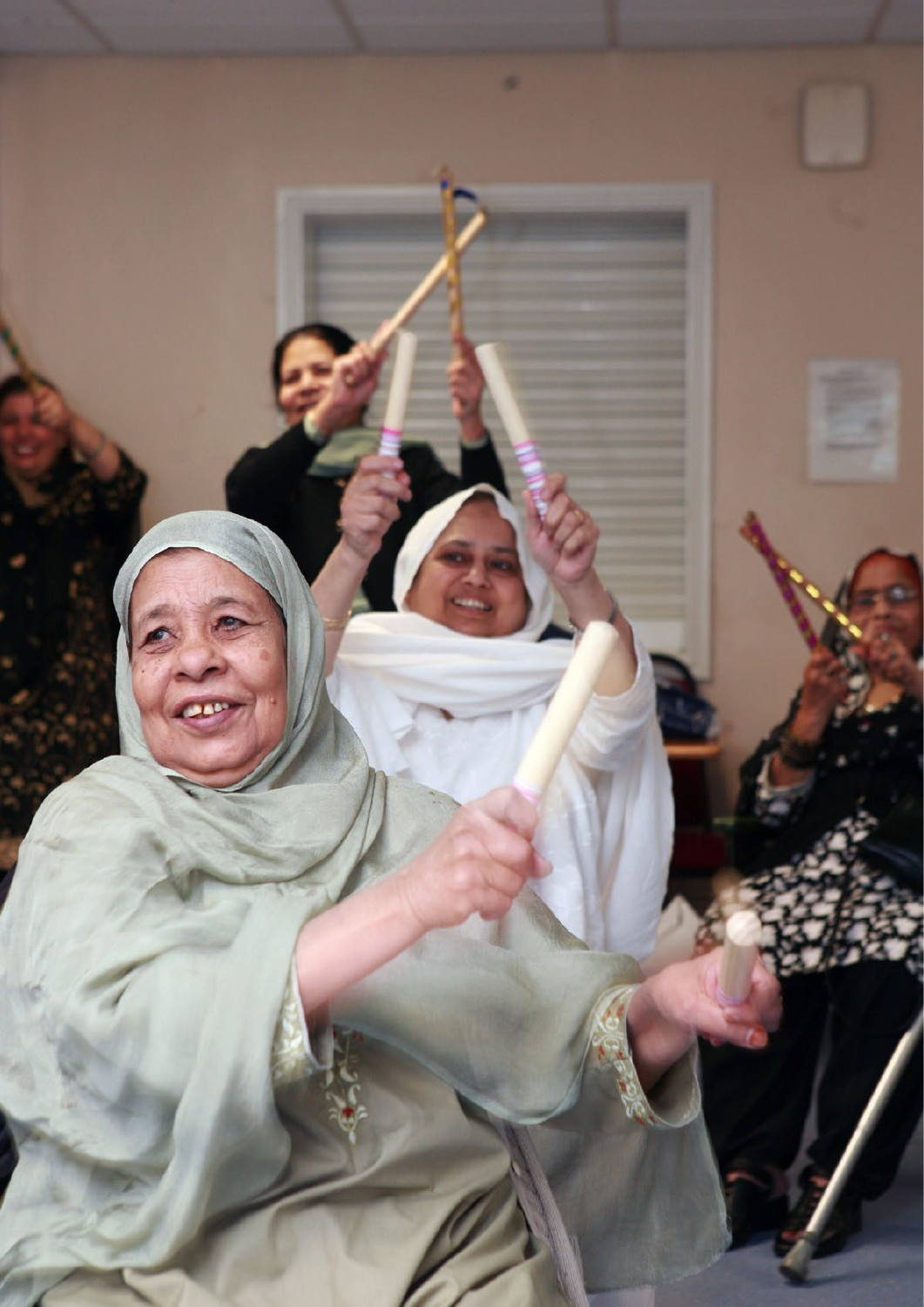# Section 2 – Working with the individual

This section outlines our evidence-based recommendations for actions that should be taken or components that should be put in place when working with individual older adults. The term 'older adults' encompasses all those aged 65 years or older. With such a large age range and difference in functional status between individuals in the group, it is not appropriate to consider all older adults as the same population. It is important to work one on one with individuals to ensure they are getting the most out of their opportunities for physical activity.

Each evidence-based recommendation (highlighted below) is underpinned by research findings and is followed by practical strategies to support implementation.

# Recommend an intensity and duration for activities at a level achievable by the individual and encourage them to work towards the Government's physical activity guidelines

The 2011 physical activity guidelines say that older adults should be encouraged to achieve 150 minutes of moderate intensity physical activity each week. Activities are most effective for producing health benefits when performed at least at a moderate intensity. Furthermore, strength training is an integral part of any physical activity initiative for older adults.

#### **Strategies**

- Work with the individual to determine how best they can work towards the physical activity guidelines.
- Assist individuals in setting personal physical activity goals which are achievable in a realistic timescale. For example, over the next month working towards walking two

laps of the local park three times a week and remembering to stand up every 10-15 minutes while watching TV or reading.

- Include elements of strength and balance in any physical activity initiative.
- Ensure older adults understand that regardless of intensity or duration, some activity is better than none.

## Consult with the individual to help determine what type of support is most beneficial for them throughout each stage of becoming more active

The level of support an individual receives from family, friends, programme staff and other exercise participants has been found to be a good predictor of changes in physical activity levels.

Research suggests that an older adult's preference for who provides the support, eg, a family member versus a member of programme staff, may vary based on the phase of the physical activity regime. For example, initial adoption of a physical activity routine versus maintaining that physical activity over time.

Programmes which offer high levels of participant support and contact time, such as supervised exercise time, have a bigger impact than those with low levels of contact time.

Telephone calls offer a valuable means of providing

support, instruction and individual tailoring of activity programmes. Initiatives which have been most successful have offered telephone support on a weekly or fortnightly basis.

### **Strategies**

• Help older adults identify individuals in their lives, such as family members, friends or someone involved with the programme, who can help provide support and encouragement toward their physical activity goal.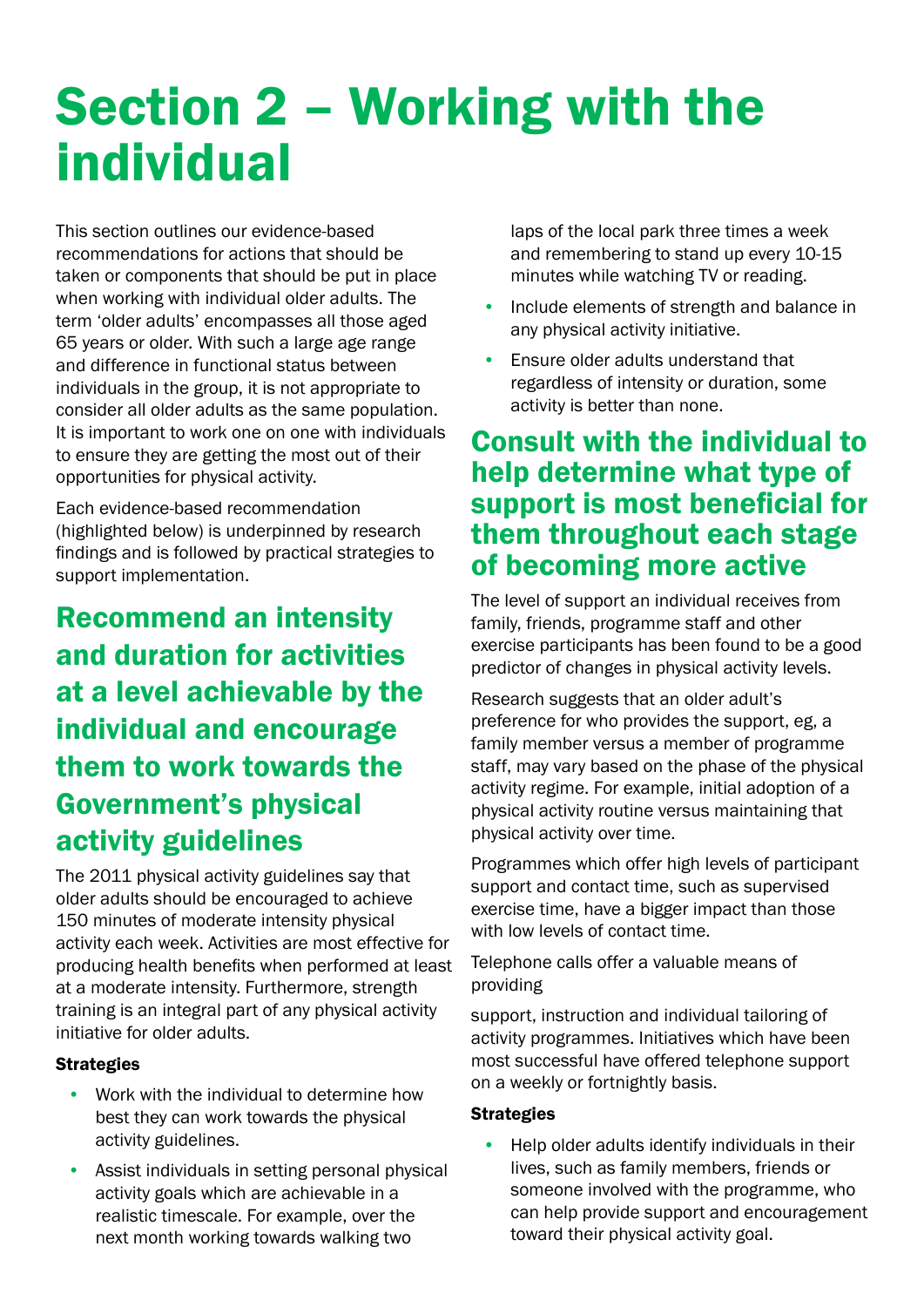- Work with the individual to identify what type of support is appropriate for them, eg, would they rather attend a group session or receive telephone instruction.
- Strive to offer regular personal contact on a weekly or fortnightly basis, for example a brief telephone call every two weeks to check on an individual's progress.

## Tailor activity information to the individual

Research has demonstrated that physical activity programmes that provide some level of tailoring to the individual (be it based on a physiological measurement, or matching information to the participant's potential/actual health risk, environment, local opportunities or individual physical activity goal), have a positive effect on physical activity levels a year later.

### **Strategies**

- Demonstrate to older adults how they can achieve their physical activity goal within their current environment or location, for example, signpost activities or walking routes in areas that are easy for an individual to access from their home.
- Supply older adults with ideas for activities they can do in their home to help increase their physical activity levels, for example, during television commercial breaks stand up and do a few stretches and some sit to stands.
- Provide tailored information and advice on how they can achieve their physical activity goal based on their interest and abilities.

## Review participant's progress towards their personal goals on a regular basis

It is important to keep older adults engaged in a physical activity programme as benefits may not become apparent for many weeks. For example, it may take up to two months for positive changes in an older adult's social participation to be apparent (ie, the older adult becomes less socially isolated), while improvements in mental wellbeing have been noted after six weeks of physical activity engagement.

Non-adherence to a programme may be due to fatigue or pain and it is important to continuously work with older adults who are struggling with the activities to find modifications suitable for their specific needs.

Research has demonstrated that it may be advantageous to review an individual's progress after one year and modify the activities if necessary.

#### **Strategies**

- Provide older adults with realistic timescales for when they may expect to see improvements, and remind them that improvement does not happen overnight.
- Formally review an individual's progress and adherence yearly, if not more frequently, and suggest modified activities and information based on their specific needs and goals.

In July 2011, the Chief Medical Officers (CMOs) from the four home countries of the UK launched physical activity guidelines for the older adults. For more information on these guidelines, see the joint CMO report Start Active, Stay Active (2011).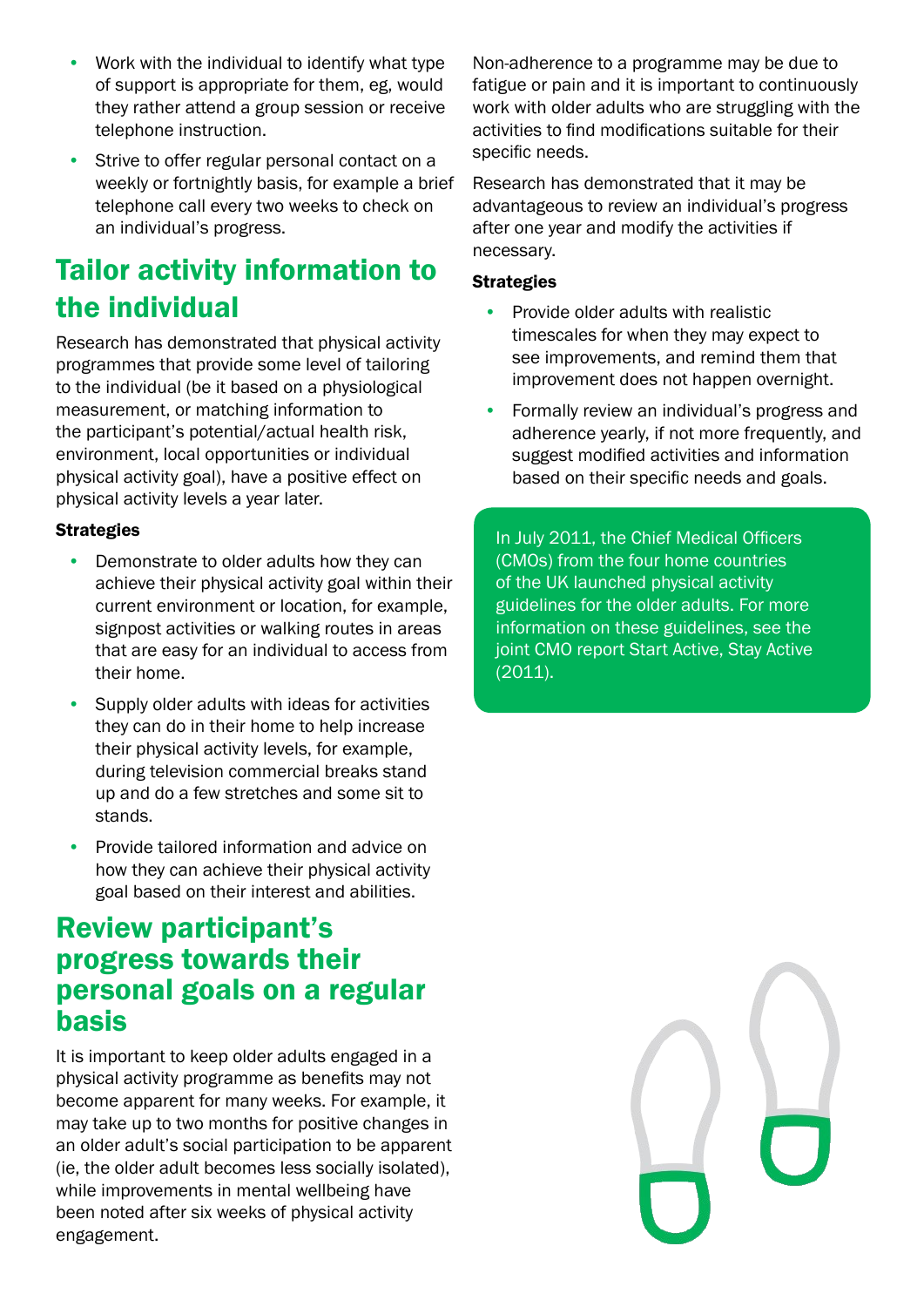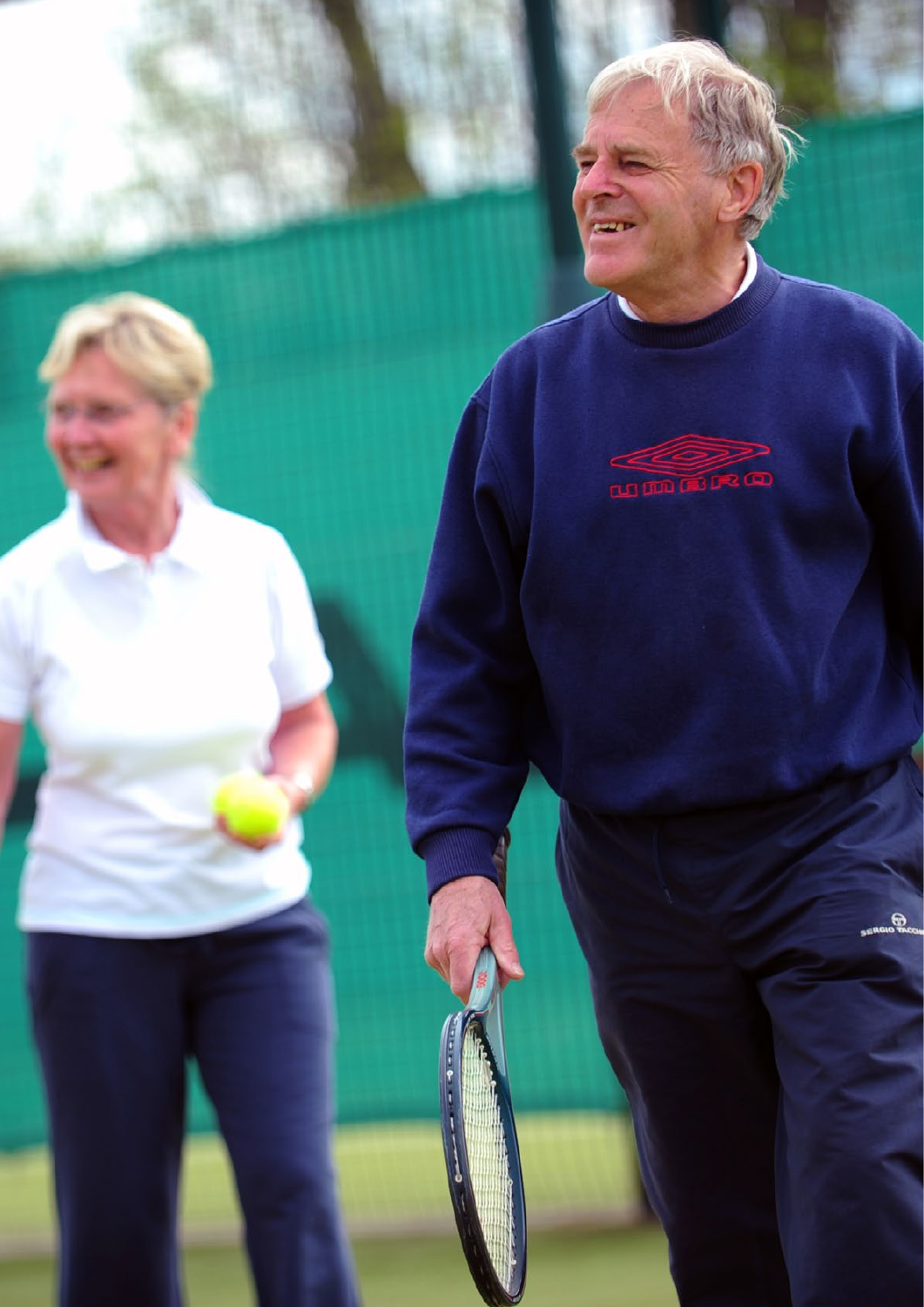# Section 3 - Working in partnership with others

This section outlines evidence-based recommendations for working in partnership with others to promote physical activity in older adults. Promoting physical activity in older adults does not fall under the remit of one profession. As the benefits of physical activity are multi-faceted, it is important to work with other professionals who are already in open conversations with older adults regarding their health.

Each evidence-based recommendation (highlighted below) is underpinned by research findings and is followed by practical strategies to support implementation.

## Collaborate with medical professionals to ensure older adults are provided with strong and consistent messages about physical activity

Support from healthcare providers has been linked with increased physical activity in older adults. While a general education component on its own has often been unsuccessful at increasing physical activity levels in older adults, a brief (3- 10 minute) intervention where a doctor provided information and counselling on physical activity and health and encouraged older adults to engage in regular physical activity did lead to increases in physical activity levels.

Written prescriptions for physical activity in additional to verbal advice from medical professionals may further enhance programme effectiveness.

- Work with healthcare professionals to support them in promoting physical activity within their practice.
- Provide healthcare professionals with specific training on how to approach and address the issue of physical activity with older adults.
- Work with healthcare professionals to help reach older adults already under their clinical care.

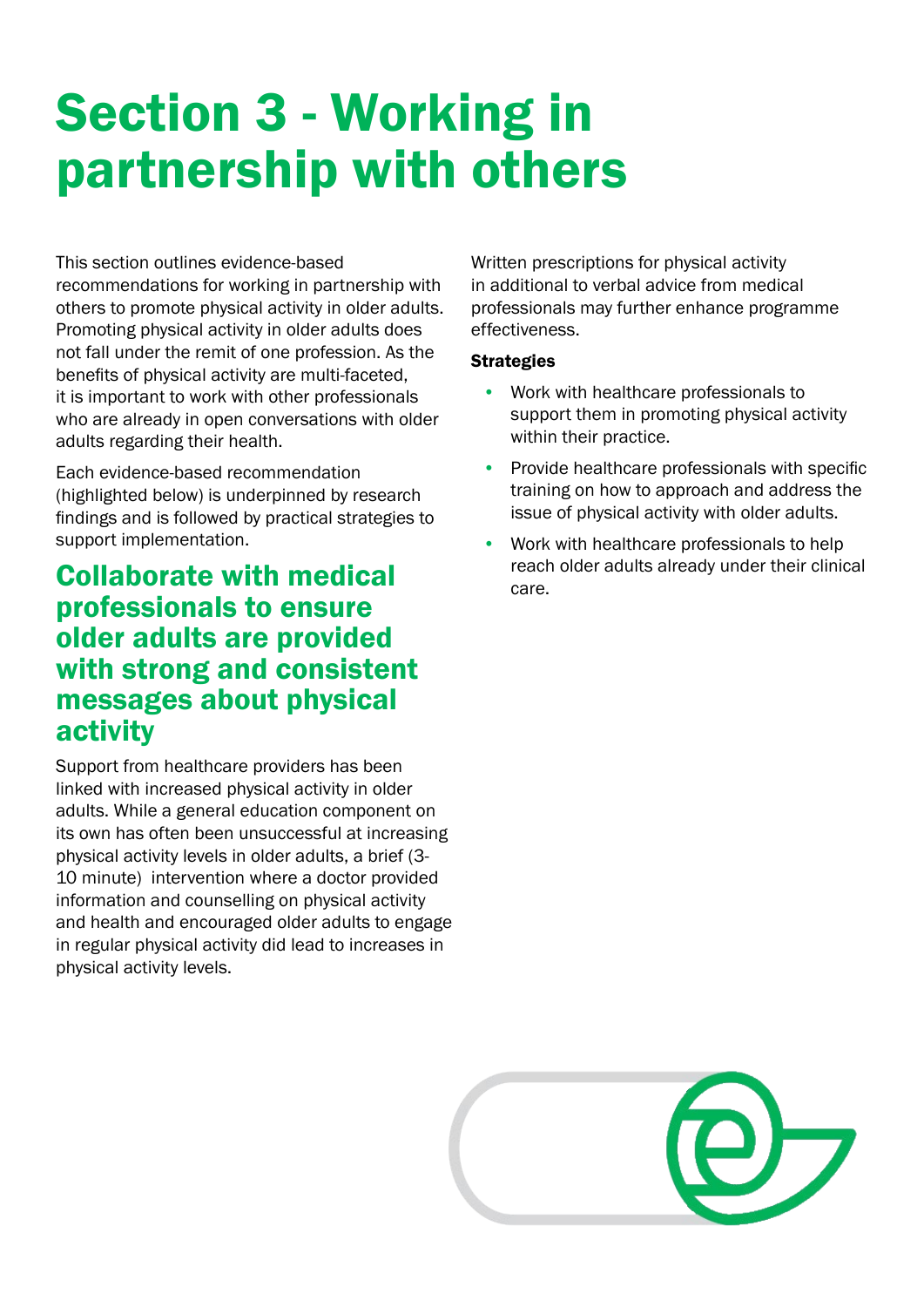# NICE behaviour change summary

The information on this page is a summary of the NICE (National Institute for Health and Care Excellence) public health guidance on behaviour change (2007). These strategies are important to keep in mind throughout the different phases of physical activity initiatives regardless of the target audience or setting.

## Development

- Develop knowledge of your target audience, eg, their needs, interests, barriers and facilitators.
- Conduct a needs assessment to address how personal, environmental, social and financial factors may affect the initiative.
- Develop the initiative in collaboration with your target audience.
- Develop and build on the strengths and assets of your target group, eg current skills, talents and capacity.

## Planning

- Work in partnership with individuals, communities and organisations to plan initiatives.
- Take into consideration the local context and circumstances, eg, socio-economic, cultural, social and environmental factors when planning the initiative.
- Include structural improvements, eg. consider how changing the physical environment, access to and provision of services and service delivery may affect participation.
- Create a detailed written plan which:
	- provides the theoretical link between initiative and outcome identifies the specific behaviour being targeted and why
	- justifies the models used to design/ deliver the initiative
	- specifies what will be delivered, when, by whom, for how long and how often
	- describes how the initiative will be

evaluated, including the process and outcome measurements and the methods for evaluation.

## Implementation phase

- Develop social approval for the initiative.
- Target specific groups and tailor initiatives to the target audience.
- Provide training and support for those involved in developing and delivering the initiative.

For more detailed information on behaviour change, consult National Institute for Health and Care Excellence public health guidance 6: behaviour change (2007).